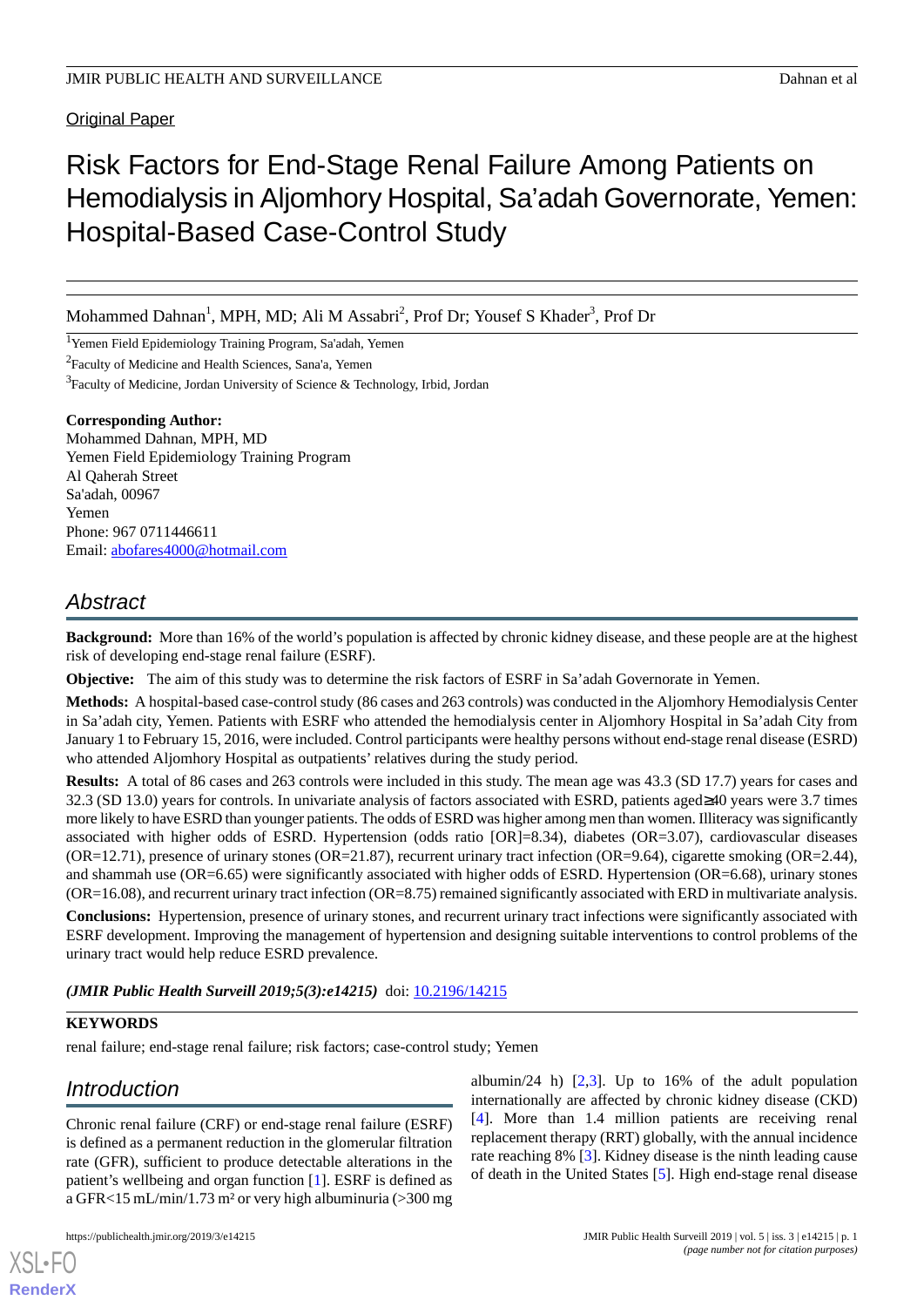(ESRD) prevalence rates have been reported in many countries worldwide [\[6](#page-4-4)[-8](#page-4-5)].

In 2006, the average incidence rate of ESRD in 10 countries in the Eastern Mediterranean Region, including Yemen, was 93 patients per million people [[9\]](#page-4-6). The lowest prevalence was in Kuwait, with 80 patients per million people, and the highest was in Saudi Arabia and Yemen, with 462 and 320 patients per million people, respectively. Diabetes mellitus was the most frequently reported cause of ESRD in almost all countries, accounting for 20%–40% of the cases, followed by hypertension (accounting for 11%–30%) and glomerulonephritis (accounting for 11%–24%) [[9](#page-4-6)].

CRF is a growing problem in Yemen. Between January 1998 and December 2002, 547 patients were admitted to the Science & Technology University Hospital, Sana'a (the capital city) including children with acute renal failure and CRF. CRF was observed in 400 patients, with an incidence of 64 per million people per year and a prevalence of 320 per million people. Acute renal failure occurred in 147 persons, with an incidence of 23.5 per million per year and a prevalence of 117.5 patients per million people. Of all patients, 72% were adults (age range, 20-60 years) with a male preponderance. As Yemen is a tropical country, malaria (27.9%), diarrhea (13.6%), and other infectious diseases were the main causes of renal failure [[10\]](#page-4-7). The incidence might probably be higher in other governorates in Yemen, such as Hodeidah, because of the high prevalence of malaria, schistosomiasis, and renal stones and a low socioeconomic status [\[10](#page-4-7)]. In Yemen, the mortality was high in patients with malaria and those with associated hepatocellular failure  $[11]$  $[11]$ . The aim of this study was to determine the risk factors of ESRF in Sa'adah Governorate in Yemen.

## *Methods*

This was a hospital-based case-control study. Cases include both previously and newly diagnosed ESRD patients who attended the hemodialysis center in Aljomhory Hospital in Sa'adah City during the study period, from January 1 to February 15, 2016. Control participants were healthy persons without ESRD who attended Aljomhory Hospital as outpatients' relatives during the study period. All cases were included, and systematic random selection of controls (a third person was

involved to enable the researcher to complete interviews of each person) was performed. The sample size was calculated using Open Epi (version 3.0, Centers for Disease Control and Prevention, Atlanta, Georgia) with 95% CI and 80% power. Using a case-to-control ratio of approximately 1:3, the sample size to detect an association with an odds ratio (OR) of 2 between any exposure and ESRD was estimated as 349 participants.

ESRF was defined according to the American National Kidney Foundation Definition (GFR<15 mL/min/1.73 m²) or very high albuminuria ( $>$ 300 mg/24 h) or as a serum creatinine level $>$ 3 mg/dL [\[12](#page-4-9)]. Data were collected using face-to-face interviews and a structured questionnaire. The questionnaire included questions about demographic characteristics, medical history, and family history.

Ethical clearance was obtained from the Ethics Committee in the Ministry of Public Health and Population prior to data collection. Participation in the study was voluntary. Data were entered and analyzed using Epi Info (Centers for Disease Control and Prevention, Atlanta, Georgia) A Chi-square test was used to compare the percentages, and an independent *t* test was used to compare means. Binary logistic regression was used to determine the factors associated with ESRF. A *P* value<.05 was considered statistically significant.

## *Results*

A total of 86 cases and 263 controls were included in this study. The mean age was 43.3 (SD 17.7) years for cases and 32.3 (SD 13.0) years for controls. The highest proportion of ESRF in our study was observed in the age group of ≥60 years, constituting 29.1% of the cases. [Table 1](#page-2-0) shows the sociodemographic, clinical, and relevant characteristics of patients and controls. Almost half of the cases (n=46, 53.5%) and controls (n=62, 23.6%) were aged≥40 years. About 39 (45.3%) cases and 161 (61.2%) controls were female. The proportion of hypertension was significantly higher among cases than among controls (48.8% vs 10.3%, *P*<.001). The cases were significantly more likely to have urinary stones (40.7% vs 3.0%, *P*<.001) and recurrent urinary tract infection (79.1% vs 28.1%, *P*<.001) than the controls.

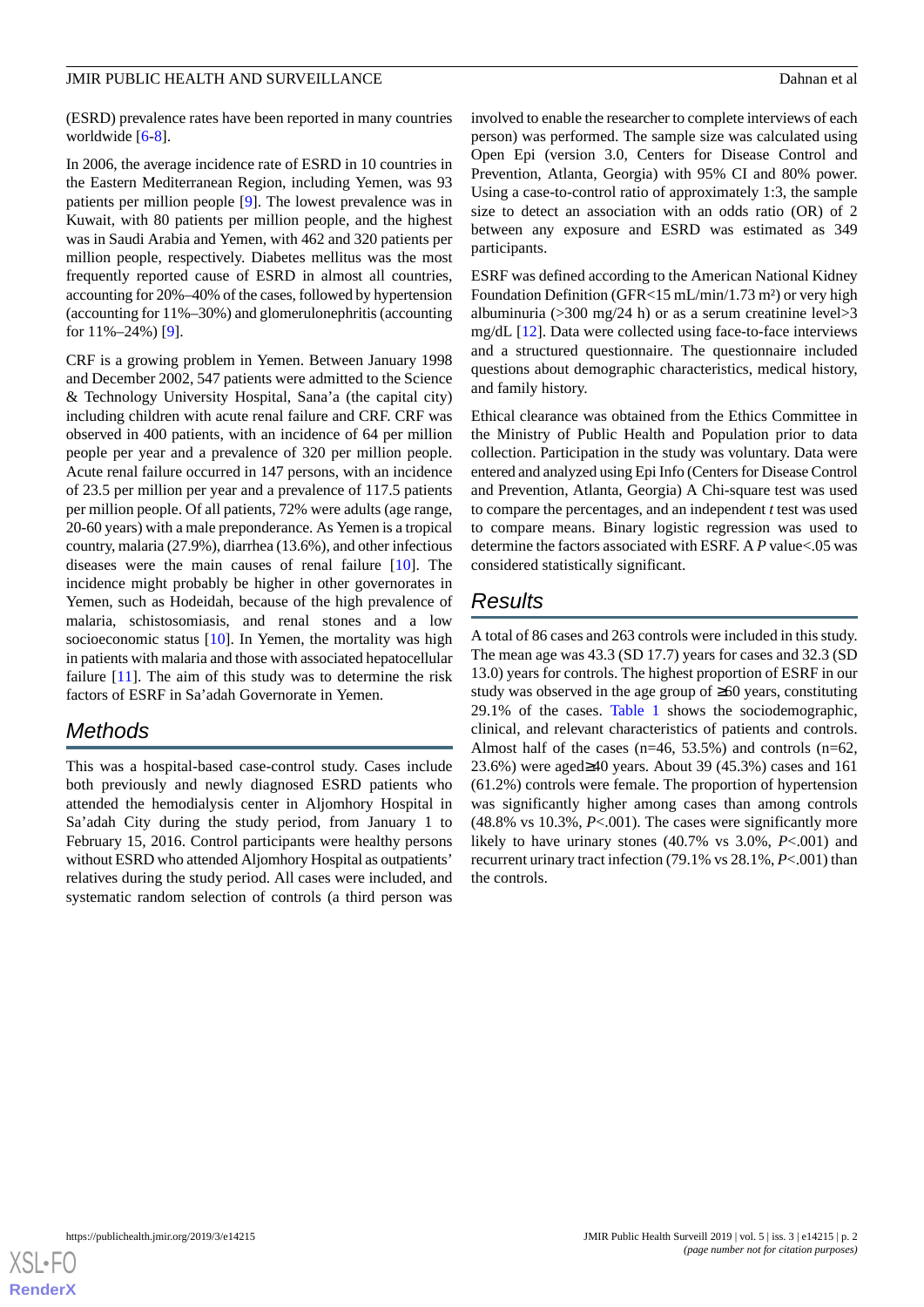<span id="page-2-0"></span>**Table 1.** The sociodemographic, clinical, and relevant characteristics of patients and controls.

| Characteristic                           | Cases, n (%) | Control, n (%) | $P$ value |
|------------------------------------------|--------------|----------------|-----------|
| Age (year)                               |              |                | < .001    |
| $<$ 40                                   | 40(46.5)     | 201 (76.4)     |           |
| $\geq 40$                                | 46(53.5)     | 62(23.6)       |           |
| <b>Education</b>                         |              |                | .005      |
| Illiterate                               | 57 (66.28)   | 126 (47.91)    |           |
| Literate                                 | 29 (33.72)   | 137 (52.09)    |           |
| Gender                                   |              |                | .01       |
| Male                                     | 47 (54.7)    | 102 (38.8)     |           |
| Female                                   | 39(45.3)     | 161(61.2)      |           |
| <b>Presence of hypertension</b>          |              |                | < .001    |
| Yes                                      | 42 (48.8)    | 27(10.3)       |           |
| $\rm No$                                 | 44 (51.2)    | 236 (89.7)     |           |
| <b>Presence of diabetes mellitus</b>     |              |                | $.011$    |
| Yes                                      | 11(12.8)     | 12(4.6)        |           |
| No                                       | 75 (87.2)    | 251 (95.4)     |           |
| Presence of cardiovascular diseases      |              |                | < .001    |
| Yes                                      | 11(12.8)     | 3(1.1)         |           |
| No                                       | 75 (87.2)    | 260 (98.9)     |           |
| Presence of urinary stones               |              |                | < .001    |
| Yes                                      | 35 (40.7)    | 8(3.0)         |           |
| N <sub>o</sub>                           | 51 (59.3)    | 255 (97.0)     |           |
| <b>Recurrent urinary tract infection</b> |              |                | < .001    |
| Yes                                      | 68 (79.1)    | 74 (28.1)      |           |
| No                                       | 18(20.9)     | 189 (71.9)     |           |
| <b>Cigarette smoking</b>                 |              |                | .005      |
| Yes                                      | 24(27.9)     | 36(13.7)       |           |
| ${\rm No}$                               | 62(72.1)     | 227 (86.3)     |           |
| Shammah use                              |              |                | < .001    |
| Yes                                      | 14(16.3)     | 8(3.0)         |           |
| N <sub>o</sub>                           | 72 (83.7)    | 255 (97.0)     |           |

[Table 2](#page-3-1) shows the univariate and multivariate analyses of factors associated with ESRD.

In the univariate analysis of factors associated with ESRD, cases were significantly more likely to be illiterate than controls, and patients aged ≥40 years were 3.7 times more likely to have ESRD than younger patients. Patients of male gender had significantly higher odds of developing ESRD compared to those of female gender. Illiteracy was significantly associated with ESRD. Hypertension (OR=14.13), diabetes (OR=3.07), cardiovascular disease (OR=10.24), presence of urinary stones (OR=24.76), recurrent urinary tract infection (OR=14.13), cigarette smoking  $(OR=7.39)$ , and shammah use  $(OR=6.65)$ were significantly associated with higher odds of developing ESRD.

In multivariate analysis, hypertension (OR=6.7), presence of urinary stones (OR=16.1), and recurrent urinary tract infection (OR=8.7) were the only factors associated with ESRD after adjusting for other variables.

 $XS$  • FO **[RenderX](http://www.renderx.com/)**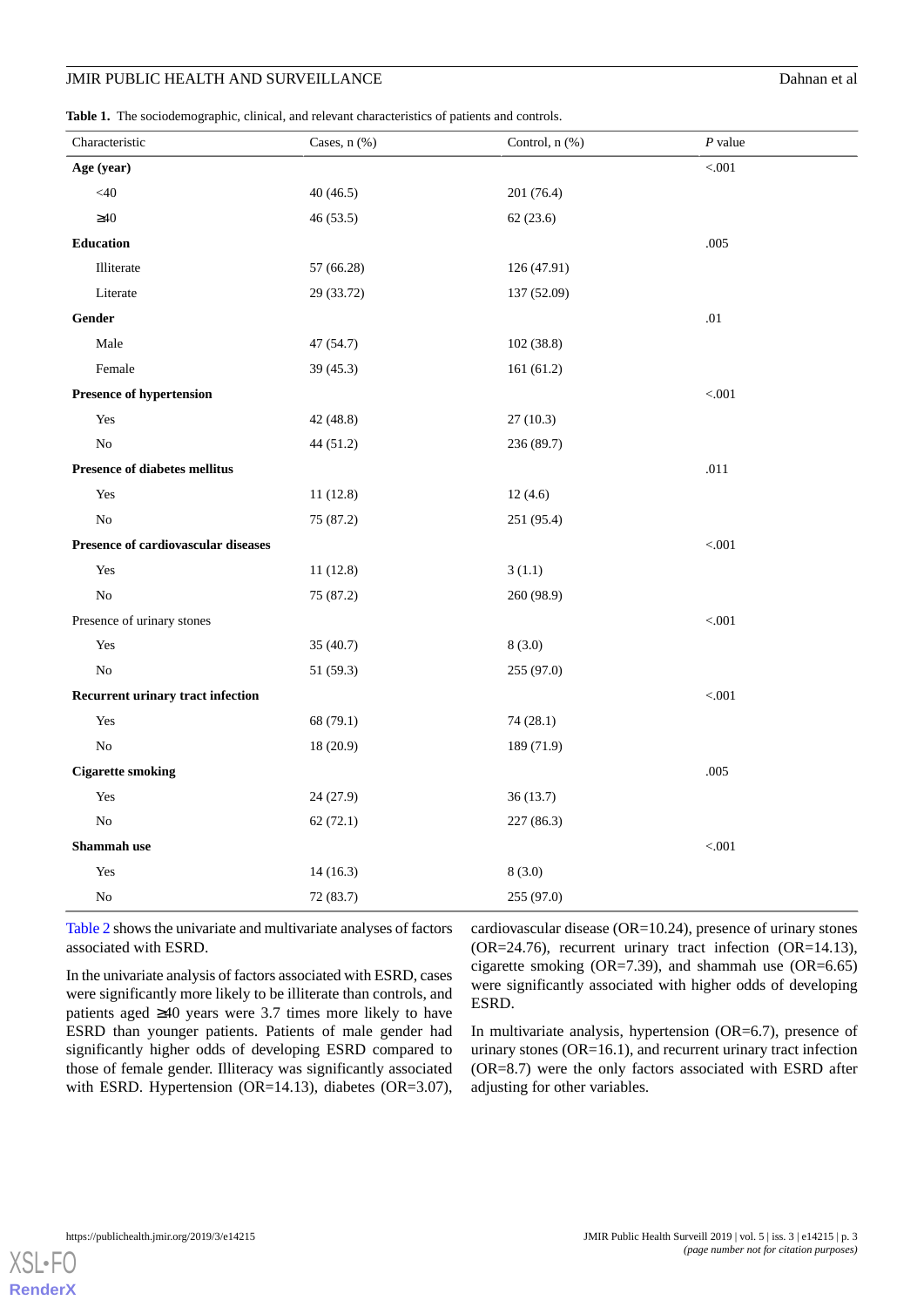<span id="page-3-1"></span>

|  | <b>Table 2.</b> Univariate and multivariate analysis of factors associated with end-stage renal disease. |  |  |  |  |  |  |
|--|----------------------------------------------------------------------------------------------------------|--|--|--|--|--|--|
|--|----------------------------------------------------------------------------------------------------------|--|--|--|--|--|--|

| Factor                                         | Univariate analysis |         | Multivariate analysis |         |
|------------------------------------------------|---------------------|---------|-----------------------|---------|
|                                                | $OR^a$ (95% CI)     | P value | OR (95% CI)           | P value |
| Age $(\geq 40 \text{ vs } < 40 \text{ years})$ | $2.24(3.73-6.21)$   | < .001  | $2.2(0.91-5.34)$      | .08     |
| Education (illiterate vs literate)             | $1.58(0.97-2.6)$    | < 0.001 | $1.1(0.45-250)$       | .87     |
| Gender (male vs female)                        | $1.9(1.16-3.1)$     | .01     | $1.7(0.75-3.87)$      | .20     |
| Hypertension (yes vs no)                       | 8.34 (4.67-14.91)   | < 0.001 | $6.7(2.7-16.4)$       | < 0.001 |
| Diabetes mellitus (yes vs no)                  | $3.07(1.03 - 7.23)$ | .012    | $0.56(0.14-2.21)$     | .39     |
| Cardiovascular disease (yes vs no)             | $12.71(3.45-47)$    | < 0.001 | $3.6(0.8-17.3)$       | $.10\,$ |
| Urinary stones (yes vs no)                     | 21.87 (9.58-50)     | < 0.001 | $16.1(5.7-45.4)$      | < 0.001 |
| Recurrent urinary tract infection (yes vs no)  | $9.64(5.37-17.13)$  | < 0.001 | $8.7(4.2-18.3)$       | < 0.001 |
| Cigarette smoking (yes vs no)                  | $2.44(1.35-4.39)$   | .005    | $1.0(0.39-2.65)$      | .96     |
| Shammah use (yes vs no)                        | $6.19(2.5-15.34)$   | < 0.001 | $2.2(0.50-9.33)$      | .30     |

<sup>a</sup>OR: odds ratio.

## *Discussion*

The highest proportion of ESRF in our study was observed in the age group of >60 years, which is similar to the data reported in the United States Renal Data System 2012 Annual Data Report Atlas of ESRD, which showed a predominance of ESRF among people above the age of 60 years [\[6](#page-4-4)]. In addition, our findings are in agreement with those of other case-control studies in which the mean age for patients with ESRF was 64 years. Other studies have also reported similar mean ages for patients with ESRF [\[3,](#page-4-1)[12](#page-4-9)].

There was a slightly higher percentage of men among the cases in our study (55%). A study in Ivory Coast showed that male patients with ESRD constituted 61% of the study population [[1\]](#page-3-0). In a case-control study conducted in Saudi Arabia and Egypt, male ESRD patients constituted 65% [[13\]](#page-4-10) and 61% [\[14](#page-4-11)] of the study population, respectively.

Illiteracy was associated with an increased odds of ESRF in our study. This finding is similar to that reported in a case-control study conducted in Taiwan, which reported a strong association between illiteracy and ESRF (OR=2.78, 95% CI 1.49-5.19)  $[15]$  $[15]$ .

Hypertension and diabetes mellitus were associated with ESRF in our study. A case-control study conducted in Taiwan showed a similar significant association between ESRF and hypertension (OR=4.23, 95% CI 2.51-7.13) as well as ESRF and diabetes mellitus (OR=7.45, 95% CI 3.54-15.53) [\[15](#page-4-12)]. Another case-control study conducted in Gujrat, Pakistan, found that hypertension is associated with ESRF (OR=15.16, 95% CI 7.116-32.324) and diabetes mellitus (OR 11.2, 95% CI 5.337-23.620) [[16\]](#page-4-13). The same finding was reported in Arar City, Saudi Arabia, wherein hypertension (OR=6.17) and diabetes mellitus (OR=2.14) were associated with ESRF [\[17](#page-4-14)].

In agreement with other studies' findings [\[17](#page-4-14),[18\]](#page-4-15), our findings showed that there is significant association between cardiovascular diseases and ESRF. We also noted that kidney or urinary tract stones were potentially associated with ESRF development. This finding was reported in other studies as well [[19,](#page-4-16)[20\]](#page-4-17). Regarding the strong association of recurrent kidney or urinary tract infection and ESRF, our findings are in agreement with those of other studies conducted in Pakistan [[16\]](#page-4-13) and Saudi Arabia [\[15](#page-4-12)].

Unlike many studies [[21](#page-4-18)[-24](#page-4-19)], this study showed no association between frequent analgesic intake and ESRF. Regarding the use of tobacco, our findings are similar to the findings of several studies that indicate that tobacco use (cigarette smoking) is considered a risk factor for ESRF [[14,](#page-4-11)[19](#page-4-16)[,25](#page-4-20)[,26](#page-4-21)].

In conclusion, hypertension, recurrent urinary tract infection, urolithiasis, family history of ESRF, and diabetes mellitus were potential risk factors for ESRD in the Yemeni community.

#### **Acknowledgments**

<span id="page-3-0"></span>We would like to acknowledge The Eastern Mediterranean Public Health Network (EMPHNET) for their technical support.

#### **Conflicts of Interest**

None declared.

## **References**

 $XS$  • FC **[RenderX](http://www.renderx.com/)**

1. Ackoundou-N'Guessan KC, Lagou DA, Tia M, Gnionsahe D, Guei M. Risk factors for chronic renal failure in Ivory Coast: a prospective study of 280 patients. Saudi J Kidney Dis Transpl 2011 Jan;22(1):185-190 [\[FREE Full text\]](http://www.sjkdt.org/article.asp?issn=1319-2442;year=2011;volume=22;issue=1;spage=185;epage=190;aulast=Ackoundou%2DN%27Guessan) [Medline: [21196643](http://www.ncbi.nlm.nih.gov/entrez/query.fcgi?cmd=Retrieve&db=PubMed&list_uids=21196643&dopt=Abstract)]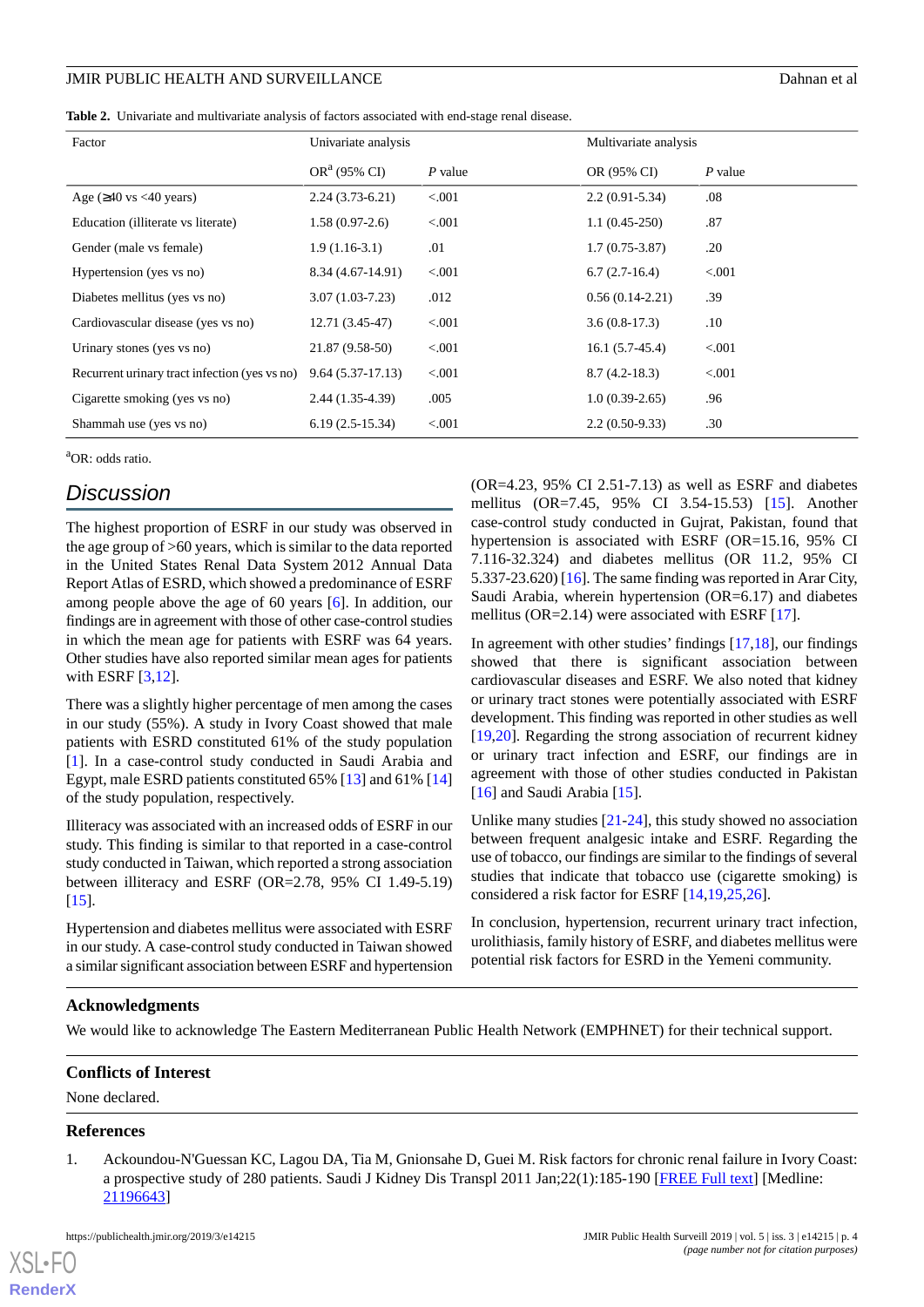- <span id="page-4-0"></span>2. Jerry Y, Gregory D. Chronic Kidney Disease (CKD): Clinical Practice Recommendation for Primary Care Physicians and Healthcare Providers. A collaborative Approch . Edition 6.0 Henry Ford Health System. 2011. URL: [https://www.](https://www.asn-online.org/education/training/fellows/HFHS_CKD_V6.pdf) [asn-online.org/education/training/fellows/HFHS\\_CKD\\_V6.pdf](https://www.asn-online.org/education/training/fellows/HFHS_CKD_V6.pdf) [accessed 2019-09-03]
- <span id="page-4-1"></span>3. Basheer K. Major Risk Factors that lead to Onset End-Stage Renal Disease In Northern West Bank. Palestine: Faculty of Graduate Studies, An-Najah National University; 2011. URL: [https://www.semanticscholar.org/paper/](https://www.semanticscholar.org/paper/Major-Risk-Factors-that-lead-to-Onset-End-Stage-In-Basheer/dfdee13b979974435046fd9490d47db15e24308c) [Major-Risk-Factors-that-lead-to-Onset-End-Stage-In-Basheer/dfdee13b979974435046fd9490d47db15e24308c](https://www.semanticscholar.org/paper/Major-Risk-Factors-that-lead-to-Onset-End-Stage-In-Basheer/dfdee13b979974435046fd9490d47db15e24308c)
- <span id="page-4-2"></span>4. Stringer S, Sharma P, Dutton M, Jesky M, Ng K, Kaur O, et al. The natural history of, and risk factors for, progressive chronic kidney disease (CKD): the Renal Impairment in Secondary care (RIISC) study; rationale and protocol. BMC Nephrol 2013 Apr 25;14:95 [\[FREE Full text\]](https://www.biomedcentral.com/1471-2369/14/95) [doi: [10.1186/1471-2369-14-95](http://dx.doi.org/10.1186/1471-2369-14-95)] [Medline: [23617441](http://www.ncbi.nlm.nih.gov/entrez/query.fcgi?cmd=Retrieve&db=PubMed&list_uids=23617441&dopt=Abstract)]
- <span id="page-4-4"></span><span id="page-4-3"></span>5. Centers for Disease ControlPrevention. Centers for Disease Control and Prevention. Deaths and Mortality URL: [http://www.](http://www.cdc.gov/nchs/fastats/deaths.htm) [cdc.gov/nchs/fastats/deaths.htm](http://www.cdc.gov/nchs/fastats/deaths.htm) [accessed 2017-05-03]
- 6. Jayasumana M, Paranagama P, Amarasinghe M, Wijewardane K, Dahanayake K, Fonseka S, et al. Possible link of chronic arsenic toxicity with chronic kidney disease of unknown etiology in Sri Lanka. Journal of Natural Sciences Research 2013:64 [\[FREE Full text\]](http://www.iiste.org/Journals/index.php)
- <span id="page-4-5"></span>7. United States Renal Data System. 2013. ADR 2012 URL: <https://www.usrds.org/2012/view/> [accessed 2015-01-01]
- <span id="page-4-6"></span>8. Peraza S, Wesseling C, Aragon A, Leiva R, García-Trabanino RA, Torres C, et al. Decreased kidney function among agricultural workers in El Salvador. Am J Kidney Dis 2012 Apr;59(4):531-540. [doi: [10.1053/j.ajkd.2011.11.039](http://dx.doi.org/10.1053/j.ajkd.2011.11.039)] [Medline: [22300650](http://www.ncbi.nlm.nih.gov/entrez/query.fcgi?cmd=Retrieve&db=PubMed&list_uids=22300650&dopt=Abstract)]
- <span id="page-4-7"></span>9. Abboud O. Incidence, prevalence, and treatment of end-stage renal disease in the Middle East. Ethn Dis 2006;16(2 Suppl 2):S2-S2. [Medline: [16774000](http://www.ncbi.nlm.nih.gov/entrez/query.fcgi?cmd=Retrieve&db=PubMed&list_uids=16774000&dopt=Abstract)]
- <span id="page-4-9"></span><span id="page-4-8"></span>10. Al-Rohani M. Renal failure in Yemen. Transplant Proc 2004;36(6):1777-1779. [doi: [10.1016/j.transproceed.2004.06.024\]](http://dx.doi.org/10.1016/j.transproceed.2004.06.024) [Medline: [15350475](http://www.ncbi.nlm.nih.gov/entrez/query.fcgi?cmd=Retrieve&db=PubMed&list_uids=15350475&dopt=Abstract)]
- 11. AlRohani M, Aljowshaei HE. Acute Renal Failure in Yemeni Patients. Saudi J Kidney Dis Transpl 2014 Jul 01:2734.
- <span id="page-4-10"></span>12. Johnson ES, Smith DH, Thorp ML, Yang X, Juhaeri J. Predicting the risk of end-stage renal disease in the population-based setting: a retrospective case-control study. BMC Nephrol 2011 May 05;12:17 [\[FREE Full text\]](https://www.biomedcentral.com/1471-2369/12/17) [doi: [10.1186/1471-2369-12-17\]](http://dx.doi.org/10.1186/1471-2369-12-17) [Medline: [21545746\]](http://www.ncbi.nlm.nih.gov/entrez/query.fcgi?cmd=Retrieve&db=PubMed&list_uids=21545746&dopt=Abstract)
- <span id="page-4-12"></span><span id="page-4-11"></span>13. Al-Jiffri A. Risk Factors for Developing End- Stage-Renal-Failure among Diabetic Patients: a Retrospective Analysis. Saudi J Kidney Dis Transplant 2003:141.
- <span id="page-4-13"></span>14. Lotfy E, Sakla N, El-Naggar S. Demographic study with risk factors of hemodialysis patients in Damietta Governorate, Egypt. International Journal of Advanced Research 2015:100.
- <span id="page-4-14"></span>15. Tsai S, Tseng H, Tan H, Chien Y, Chang C. End-stage renal disease in Taiwan: a case-control study. J Epidemiol 2009;19(4):169-176 [[FREE Full text](http://joi.jlc.jst.go.jp/JST.JSTAGE/jea/JE20080099?from=PubMed)] [doi: [10.2188/jea.je20080099](http://dx.doi.org/10.2188/jea.je20080099)] [Medline: [19542686\]](http://www.ncbi.nlm.nih.gov/entrez/query.fcgi?cmd=Retrieve&db=PubMed&list_uids=19542686&dopt=Abstract)
- <span id="page-4-15"></span>16. Sajid R, Zia T, Hanif ABA. Evaluation of the Risk Factors of Chronic Kidney Failure (CKF) in Gujrat, Pakistan: Evidence from a Case Control Study. World Applied Sciences Journal 2014:12.
- <span id="page-4-16"></span>17. Abd EN, Abd EM, Albladi F, Aljabbab A, Anazi B. Epidemiology of Chronic Renal Failure in Arar, KSA. Journal of American Science 2015:25-31.
- <span id="page-4-17"></span>18. Ibrahim AG, Hussain GA, Awdah M, Al-hazimi AM. Assessment of Risk Factors for Chronic Kidney Disease in Saudi Arabia. International Journal of Science and Research 2014 Aug 07:446. [Medline: [2319-7064](http://www.ncbi.nlm.nih.gov/entrez/query.fcgi?cmd=Retrieve&db=PubMed&list_uids=2319-7064&dopt=Abstract)]
- <span id="page-4-18"></span>19. Elsayed EF, Tighiouart H, Griffith J, Kurth T, Levey AS, Salem D, et al. Cardiovascular disease and subsequent kidney disease. Arch Intern Med 2007 Jun 11;167(11):1130-1136. [doi: [10.1001/archinte.167.11.1130\]](http://dx.doi.org/10.1001/archinte.167.11.1130) [Medline: [17563020\]](http://www.ncbi.nlm.nih.gov/entrez/query.fcgi?cmd=Retrieve&db=PubMed&list_uids=17563020&dopt=Abstract)
- 20. Rule AD, Bergstralh EJ, Melton LJ, Li X, Weaver AL, Lieske JC. Kidney Stones and the Risk for Chronic Kidney Disease. CJASN 2009 Apr 01;4(4):804-811. [doi: [10.2215/cjn.05811108\]](http://dx.doi.org/10.2215/cjn.05811108)
- 21. El-Zoghby ZM, Lieske JC, Foley RN, Bergstralh EJ, Li X, Melton LJ, et al. Urolithiasis and the Risk of ESRD. CJASN 2012 Jun 28;7(9):1409-1415. [doi: [10.2215/cjn.03210312](http://dx.doi.org/10.2215/cjn.03210312)]
- <span id="page-4-20"></span><span id="page-4-19"></span>22. Orantes CM, Herrera R, Almaguer M, Brizuela EG, Hernández CE, Bayarre H, et al. Chronic Kidney Disease and Associated Risk Factors in the BajoLempa Region of El Salvador: Nefrolempa Study. MEDICC Review 2011:4. [doi: [10.1590/S1555-79602011000400006\]](http://dx.doi.org/10.1590/S1555-79602011000400006)
- 23. Hörl WH. Nonsteroidal Anti-Inflammatory Drugs and the Kidney. Pharmaceuticals (Basel) 2010 Jul 21;3(7):2291-2321 [[FREE Full text](http://www.mdpi.com/resolver?pii=ph3072291)] [doi: [10.3390/ph3072291\]](http://dx.doi.org/10.3390/ph3072291) [Medline: [27713354\]](http://www.ncbi.nlm.nih.gov/entrez/query.fcgi?cmd=Retrieve&db=PubMed&list_uids=27713354&dopt=Abstract)
- <span id="page-4-21"></span>24. Yusra HK, Azmi S, Amer HK, AzreemSyazril A, Mallhi TH. Analgesic Nephropathy: A neglected cause of Chronic Kidney Disease. Journal of Applied Pharmaceutical Science 2014:A. [doi: [10.7324/JAPS.2014.40816](http://dx.doi.org/10.7324/JAPS.2014.40816)]
- 25. Su S, Lin C, Kao S, Wu C, Lu K, Lai C, et al. Risk factors and their interaction on chronic kidney disease: A multi-centre case control study in Taiwan. BMC Nephrol 2015 Jun 16;16:83 [[FREE Full text](https://www.biomedcentral.com/1471-2369/16/83)] [doi: [10.1186/s12882-015-0065-x\]](http://dx.doi.org/10.1186/s12882-015-0065-x) [Medline: [26077152](http://www.ncbi.nlm.nih.gov/entrez/query.fcgi?cmd=Retrieve&db=PubMed&list_uids=26077152&dopt=Abstract)]
- 26. Soderland P, Lovekar S, Weiner DE, Brooks DR, Kaufman JS. Chronic kidney disease associated with environmental toxins and exposures. In: Adv Chronic Kidney Dis. Boston, MA: National Kidney Foundation, Inc; May 3, 2010:254-264.

[XSL](http://www.w3.org/Style/XSL)•FO **[RenderX](http://www.renderx.com/)**